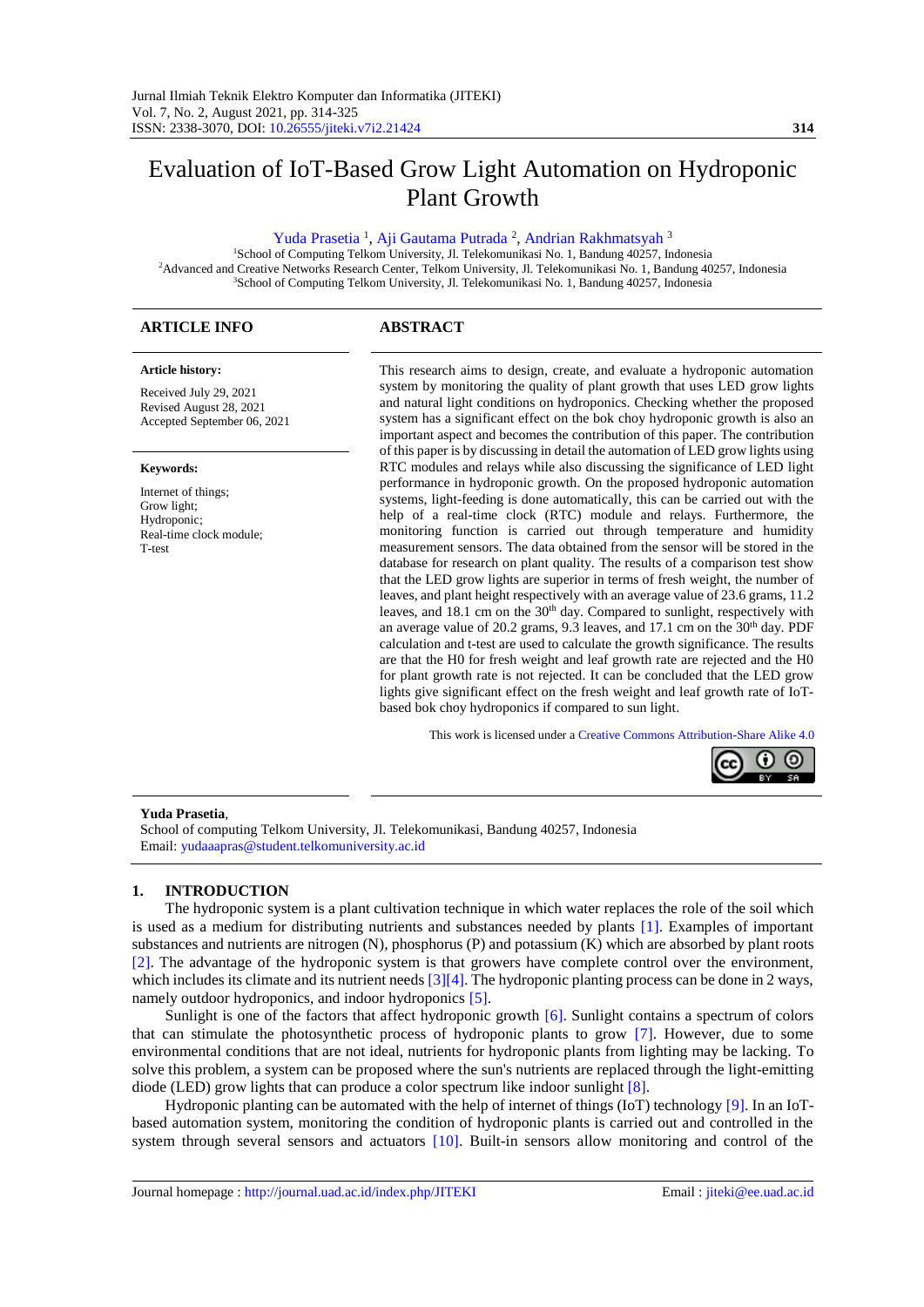humidity, temperature, and intensity of the environment light [\[11\].](#page-9-3) Data obtained from sensors is used to analyze crop yields for more optimal growth [\[12\].](#page-9-3)

IoT devices and software applications are included to send and display system information online [\[13\].](#page-9-3) The application of IoT-based hydroponic automation in this study ensures that the data obtained is more efficient, the data obtained is said to be efficient because it is not done manually but replaced with the role of Io[T \[14\].](#page-9-3) Through automated systems and situation monitoring the data is obtained more because it is real-time [\[15\].](#page-9-3) This research aims to design, create, and evaluate a hydroponic automation system by monitoring the quality of plant growth that uses LED grow lights and natural light conditions on hydroponic *bok choy*. On the proposed hydroponic automation systems, light-feeding is done automatically, this can be carried out with the help of a real-time clock (RTC) module and relays. Furthermore, the monitoring function is carried out through temperature and humidity measurement sensors.

To evaluate the proposed system, a comparison is made with the conventional system. Thus, two systems are measured side by side. Three metrics are used to measure the growth of each hydroponic system, they are leaf count, plant height and fresh weight. To see the significance of the grow light in the plant growth, the ttest is used and the probability density function (PDF) of each growth is shown.

#### **2. RELATED WORK**

In some literature, the role of monitoring using IoT against hydroponics is very influential in the process of plant growth. IoT works efficiently with all hydroponic farming techniques. The data obtained from plants that use IoT is much better than with traditional techniques. According to Ali and Thakur, data obtained through IoT can also monitor and control hydroponic growth so that the resources used are more efficient [\[16\].](#page-10-1) All operations are controlled by Arduino microprocessors. The Internet of Things (IoT) which is integrated with an automation system can reduce manual labor and increase the ability to analyze data obtained through sensors [\[17\].](#page-10-1) Hydroponics connected with IoT systems in indoor media can be done at large or small scales, monitoring done through IoT systems provides the advantage to know the condition of plant growth with monitoring in real-time. The use of hydroponics indoors using IoT also gives an advantage to users because it does not require special land to plant [\[18\].](#page-10-1) The disadvantage of using IoT is that it requires maintenance and repair of the system to ensure the quality of the data obtained.

Another paper discusses the effects of irregular weather that makes hydroponic planting less optimal due to the lack of nutrients from sunlight so a method is needed that can overcome the problem of light needs. Monitoring is carried out to ensure consistency with optimal conditions for plant growth so that it can be seen a comparison of these light controls [\[19\].](#page-10-1) Extreme weather can change the temperature and humidity of the air, making it difficult for plants to grow [\[20\].](#page-10-1) Because light is very important for the life and growth of plants, then by looking at the quantity and quality of light we can see information about the growth and development of plants [\[21\].](#page-10-2) The role of sunlight as a trigger for photosynthesis for plant growth is indispensable in the process of plant growth. Lack of sunlight will make the maximum lack of growth in plants [\[22\].](#page-10-2) In addition to the lack of sunlight obtained by plants due to changes in weather, the temperature and humidity of the air will also change following the changes in the weather [\[23\].](#page-10-2) Temperature and humidity are also the factors that ensure the quality of hydroponics in meeting the needs of plants. Monitoring temperature and humidity using an automatic system can help hydroponic plant growth [\[24\].](#page-10-2) In this study it can be concluded that the plant's need for light affects the growth of plants. The advantage that can be taken is that to anticipate the lack of light due to extreme weather, alternative methods such as artificial light are needed. The drawback is how necessary an explanation of what types of light can be used if artificial light is needed to replace sunlight.

The other work related to this project is the use of technology as an alternative to agriculture in hydroponic cultivation uses artificial light integration to replace sunlight and overcome weather problems by Namgyel [\[13\].](#page-9-3) Planting can be done indoors using IoT systems for alternative sunlight solutions. The development of hydroponic systems using IoT can be linked to the manufacture of artificial light to replace the sun in the application of hydroponic planting. Internet of things (IoT) is implemented in a hydroponic system to facilitate the process of planting and monitoring via the web. The utilization of automated control systems on IoT delivers more efficient and secure results compared to manual methods [\[25\].](#page-10-2) The next related works about the consistent methods and checks to ensure indoor hydroponic plants can develop properly have been made by Kresnha and Wicahyani in 2019 [\[26\].](#page-10-3) Internet of Things (IoT) combined with automation systems can reduce human intervention [\[27\].](#page-10-3) The Internet of Things (IoT) is implemented in a hydroponic system to facilitate the process of planting and monitoring via the web [\[28\].](#page-10-3) Indoor hydroponic farming aids that can control and regulate the breeding of hydroponic plants using LED grow lights with ultraviolet light color. Replacement light such as LED grow light can be a source of lighting to overcome environmental problems and bad weather [\[29\].](#page-10-3) Monitoring plant conditions in real-time are very helpful in checking the state of hydroponic plants. The use of automation also plays a role in regulating the time required in the provision of LED growing lights.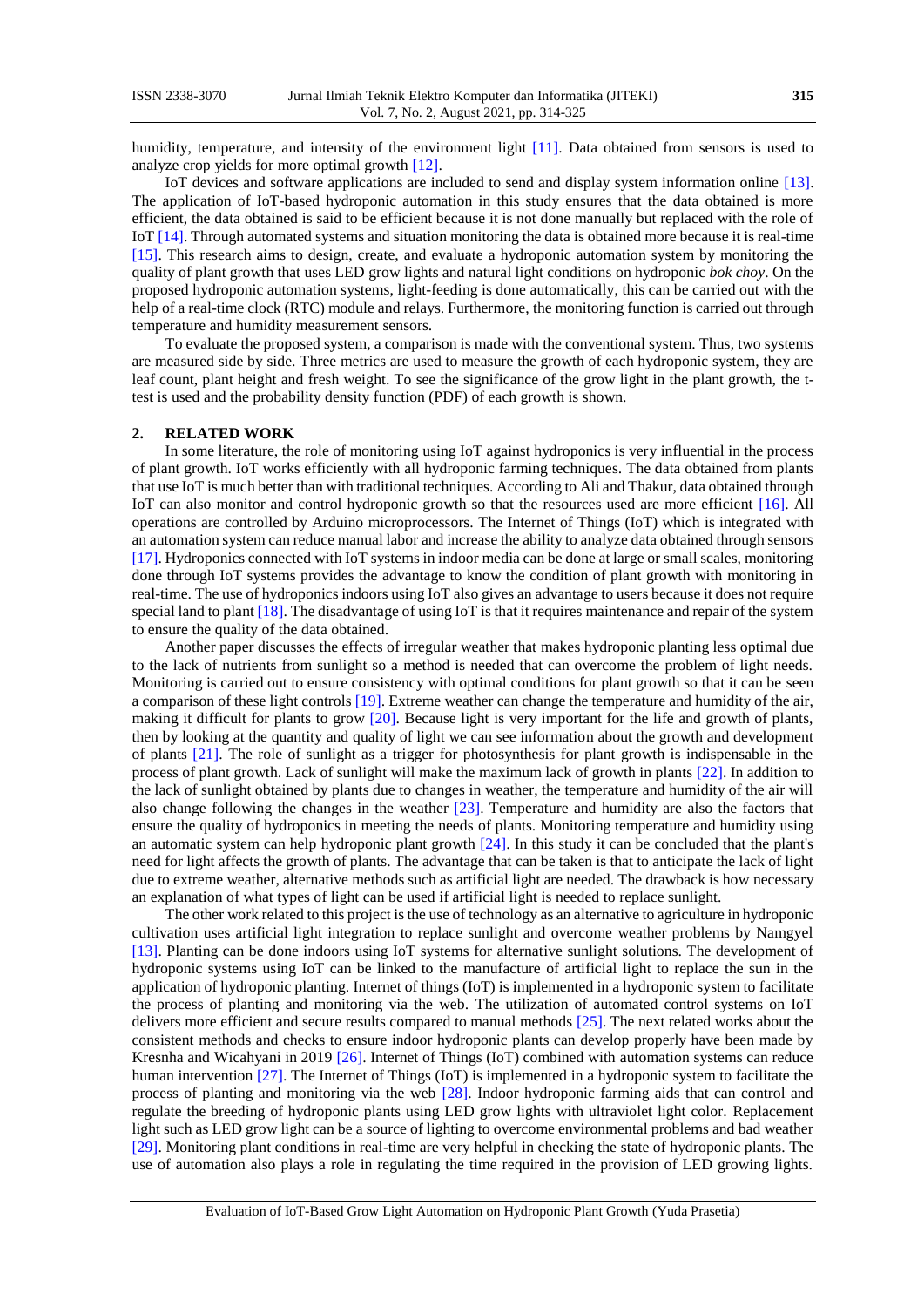Related to the project by Esa, Abu Bakar, Abas, De Silva and Metali, the effect of different light intensity on plant growth has been analyzed showing almost double the increase with LED grow lights, compared to natural lighting against hydroponic growth [\[19\].](#page-10-1) The advantage that can be taken from this research is the use of artificial light to replace sunlight, in this study it can also be seen that the color of each light spectrum can affect hydroponic growth. The drawback is that the use of artificial light requires a closed room and periodic monitoring of the condition of the room is necessary.

In previous research, it has been explained how the influence of irregular weather that causes a lack of nutrients from sunlight, can be solved by artificial light that can replace sunlight and assisted by the role of IoT to monitor plant growth. In this study, it will be explained how to compare the growth of hydroponic *bok choy* plants using sunlight and LED grow lights. To ensure plant growth, a comparison will be made using a probability density function (PDF) so that it can be seen whether the quality of plant growth even after 30 days will be consistent or change.

#### **3. RESEARCH METHOD**

#### **3.1. Hydroponic System Design**

Research is carried out by looking for problems or phenomena that will be used as research topics. To find out the problem, a reference study was carried out on the topic of the problem taken. After obtaining the method to solve the problem, the design of the system used to solve the problem is carried out. Then the application of the system to the object of research is carried out. After the implementation, research will be carried out on the data obtained to draw conclusions from the solution to the research problem.

<span id="page-2-0"></span>[Fig. 1](#page-2-0) shows a flowchart that explains the stages of how the system works. First, the system checks the RTC, if it is time to turn on the LED grow lights then the relay activates, and the LED lights turn on. If it is time to turn off the LED grow lights, the relay does otherwise. In the next step, the DHT 11 sensor checks the temperature and humidity values then all data from the sensor is sent by the NodeMCU to thinger.io. The data sent to thinger.io is stored in the database and can be viewed by the user on the dashboard.



**Fig. 1.** Flowchart of the automated hydroponics system.

[Fig. 2](#page-3-0) shows a block diagram of a hydroponic system where there is an Arduino that sets the time to turn on the LED grow lights. The RTC module is used to set the time to turn on the LED grow lights and the Relay functions to turn on and off the LED grow lights according to the automation algorithm based on the time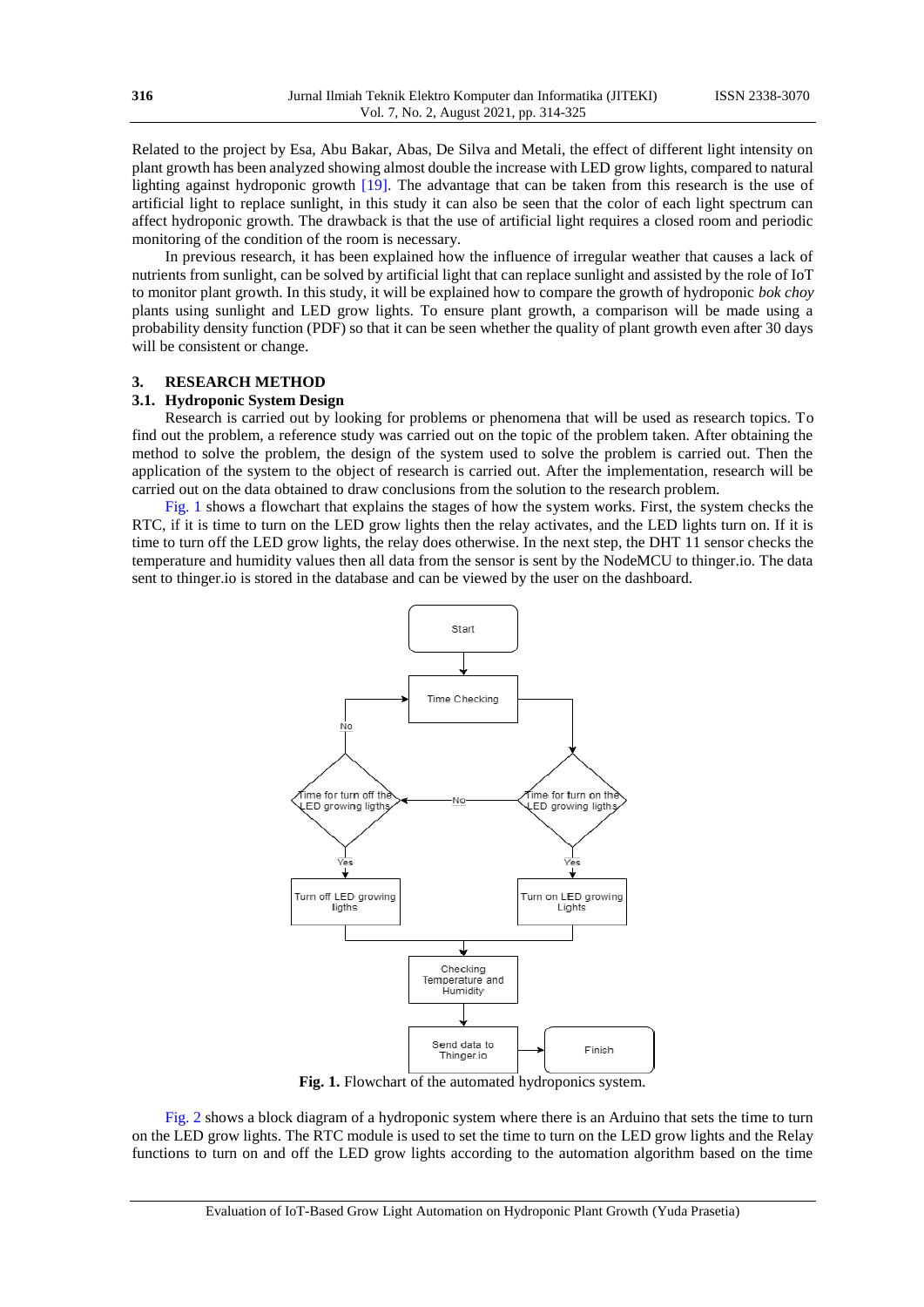<span id="page-3-0"></span>information submitted by the RTC module. In this study, it is determined that the relay turns on the lights when the RTC is at 06.00 AM and turned off at 06.00 PM.



**Fig. 2.** Block diagram of hydroponic systems.

Both sensors and RTC are connected to a NodeMCU and a DHT 11 sensor. The DHT 11 is a temperature and humidity sensor. NodeMCU can send data to the server on the thinger.io platform via Wi-Fi communication. The data entered in thinger.io is recorded in the thinger.io database and displayed on the thinger.io dashboard to monitor the data measured by the sensor. Data obtained from sensors stored in the database [thinger.io](https://ssl.microsofttranslator.com/bv.aspx?ref=TAns&from=&to=en&a=thinger.io) can be stored for 90 days and can be exported. Data obtained from sensors can be monitored directly in real-time. Parameters data obtained through sensors are sent to the web so that further and effective monitoring can be carried ou[t \[30\].](#page-10-3) The data sent directly from the sensor to the database can be researched so that the best conditions can be determined for the plant [\[31\].](#page-10-4) The reason for using Thinger.io as an IoT platform is because Thinger.io already has a live view system and has a database that can be used to store data so that Thinger.io can be used as a single platform without other platforms.

<span id="page-3-1"></span>[Fig. 3](#page-3-1) shows the design of the hydroponic system uses a wick system where there is an axis that is used to connect the nutrient solution in a plastic container and growing media. The distance between the pot and the nutrient solution is not more than 1 cm, the top of the lid of the container is made of 9 holes consisting of 3 holes in each row to place the pots which are about 5 cm apart. The wick uses flannel which easily absorbs the solution as a nutrient for hydroponics and where the roots grow, the nutrient solution is stirred manually once a day so that the nutrients in the water are evenly distributed. There are also LED grow lights as a light source that replaces sunlight which is designed with the IoT system in mind. The LED grow lights will be turned on for 12 hours, which is turned on at 06.00 AM and turned off at 06.00 PM.



**Fig. 3.** Hydroponic System design and illustration of LED automation of grow lights.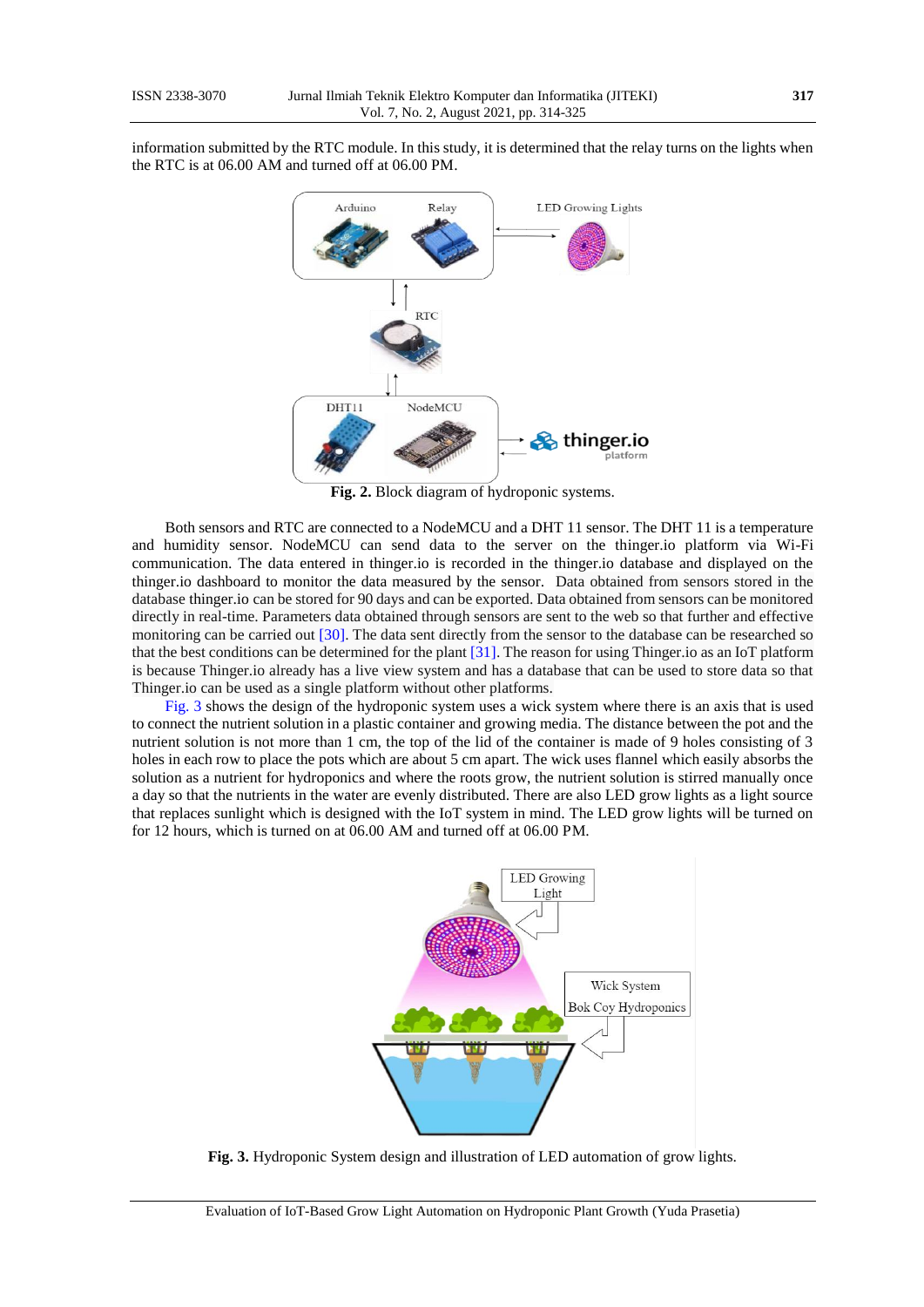The plant used as research material is hydroponic *bok choy* which has large and short stems and wide leaf structures. *Bok choy* will be transferred to the wick system planting medium after 7-10 days after the seedlings or *bok choy* already has 4-5 leaves. *Bok choy* will be harvested when 30 days after planting with the characteristics of bright green leaf stalks and oval-shaped broad leaves.

#### **3.2. Hydroponic Grow Light Automation**

The hydroponic plant used is *bok choy*. There are two types of light sources given to hydroponic plants, namely light from LED grow lights and natural lights from the sunlight. LED grow lights are provided regularly and at the same time every day. Provisions and schedules for automatic lighting by the system can be seen in [Table 1.](#page-4-0) The duration of providing LED grow lights is 12 hours per day. Light is given for 30 days. The fixed schedule for providing LED grow lights is from 06.00 am to 06.00 pm. Natural light is provided according to daily sunlight conditions.

<span id="page-4-0"></span>

| Table 1. The Schedule of LED Grow Light Automation   |                                                    |  |  |  |
|------------------------------------------------------|----------------------------------------------------|--|--|--|
| <b>Light Time Schedule</b><br><b>Lighting System</b> |                                                    |  |  |  |
| LED grow lights                                      | Turn on at 06.00 until 18.00 daily                 |  |  |  |
| Sunlight                                             | Follow the weather conditions according to the day |  |  |  |

#### **3.3. Testing Metrics**

The test scenario is carried out on 2 systems, namely an outdoor system that implements LED grow lights automation and an indoor system that does not use LED grow lights automation. The hydroponic plants used are *bok choy* plants that are treated for 30 days using the wick system hydroponic technique. Some of the metrics measured and compared in this study are fresh weight, number of leaves, and plant height.

#### 1. Fresh Weight Testing

The fresh weight of plants gives an idea of whether plants exposed to light from LED grow lights instead of sunlight can trigger plant growth or not. If effective, the fresh weight of the plant will be greater than the fresh weight of the plant without using LED grow lights. This test is not carried out periodically but is carried out when the plant has gone through growth for 30 days using a digital scale.

#### 2. Calculation of The Number of Leaves

The number of leaves that grow can also describe whether the nutrients are well received by the plant or not. The number of leaves that describe growth comes from plants that have a higher number of leaves compared to other plants. The number of leaves is counted periodically once every 10 days until the  $30<sup>th</sup>$  day.

#### 3. Measurement of Plant Height

Plants that absorb nutrients well grow tall. The plant heights of the two systems are averaged and then compared. Plant height measurements are carried out once every 10 days until the 30<sup>th</sup> day.

### **4. RESULTS AND DISCUSSION**

#### **4.1. System Implementation**

[Fig. 4](#page-5-0) shows the implementation of a hydroponic wick system with LED grow lights automation. In the figure, it is shown that LED grow lights are placed above the *bok choy* plants and gives an illustration of the lighting conditions. Wick hydroponic systems use a wick in a plant pot to distribute nutrients to a nutrient tank for plants. The use of LED grow light on the wick of the hydroponic system is implemented indoors where the light from the LED grow light replaces the role of sunlight. The LED grow light will be turned on at 06.00 AM and will be turned off at 06.00 PM.

[Fig. 5](#page-5-1) shows the IoT end-device system implementation for a wick hydroponic system with LED grow lights automation. The hardware consists of Arduino, RTC module, NodeMCU, DHT11 and relays. The relays are then connected to the power outlets and LED grow lights to do control functions based on the IoT system instructions.

[Fig. 6](#page-5-2) shows a mockup of the thinger.io dashboard page. On this page will display data information obtained from the sensor in real time. The data displayed is in the form of temperature, humidity, light status, time and graphs of temperature and humidity.

[Fig. 7](#page-6-0) shows a mockup of the thinger.io database page. This page will display data that has been stored in the thinger.io database through sensors connected to thinger.io. The data will be stored for 90 days on the thinger.io database.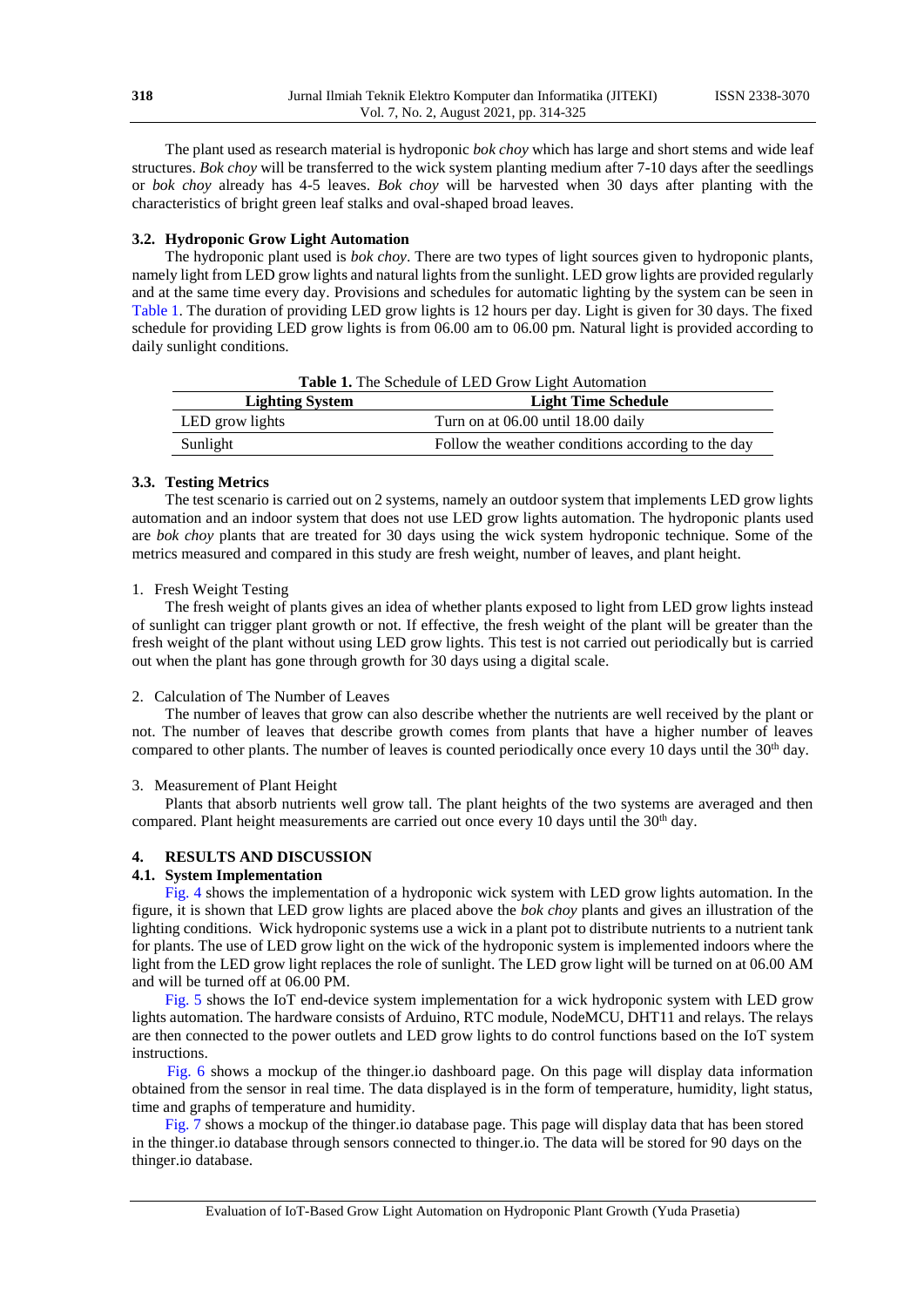<span id="page-5-0"></span>

<span id="page-5-1"></span>**Fig. 4.** Wick hydroponic system with LED grow lights automation implementation



**Fig. 5.** IoT end-device of the LED grow lights automation system.

<span id="page-5-2"></span>

| <u>d'h</u> thingeric           | $\Xi$ 0<br>80<br>$\square$ ()   |          |                    | $\cdot$ <sub>0</sub> $\bigcap$ |
|--------------------------------|---------------------------------|----------|--------------------|--------------------------------|
| 브 Statistics                   | monitoringdashtesting           |          |                    |                                |
| ଈ<br><b>Dashboards</b>         | Time                            |          | <b>Lamp Status</b> |                                |
| €<br><b>Devices</b>            |                                 |          |                    |                                |
| 9<br><b>Data Buckets</b>       |                                 | 16:44:00 |                    |                                |
| <b>E</b> Endpoints             |                                 |          |                    |                                |
| А<br><b>Access Tokens</b>      | <b>Humidity</b>                 | $1.0\,$  |                    |                                |
| <b>File Storages</b><br>≞      |                                 |          |                    |                                |
| щ<br>Assets ()<br>$\,$         |                                 | 0.8      |                    |                                |
| Projects                       | 0%                              |          |                    |                                |
| €<br><b>Plugins</b>            |                                 |          |                    |                                |
| Administration                 | Q                               | 0.6      |                    |                                |
| <b>卷</b> User Accounts         | Temperature                     |          |                    |                                |
| @<br>Domains                   |                                 | 0.4      |                    |                                |
| ٠<br>Brands                    |                                 |          |                    |                                |
| on Cluster Hosts               | $0^{\circ}$ C                   | 0.2      |                    |                                |
| Account                        |                                 |          |                    |                                |
| ∸<br>Profile                   | O                               | 0.0      | 07:00:00           |                                |
| <b>D</b> <sup>o</sup> Settings |                                 |          |                    |                                |
| $\bullet$ Support ()<br>$\,$   |                                 |          |                    |                                |
|                                |                                 |          |                    |                                |
|                                |                                 |          |                    |                                |
|                                |                                 |          |                    |                                |
|                                |                                 |          |                    |                                |
|                                |                                 |          |                    |                                |
|                                | INTERNET OF THINGER S.L. @ 2021 |          |                    | 3.3.3 f                        |

**Fig. 6.** Thinger.io dashboard page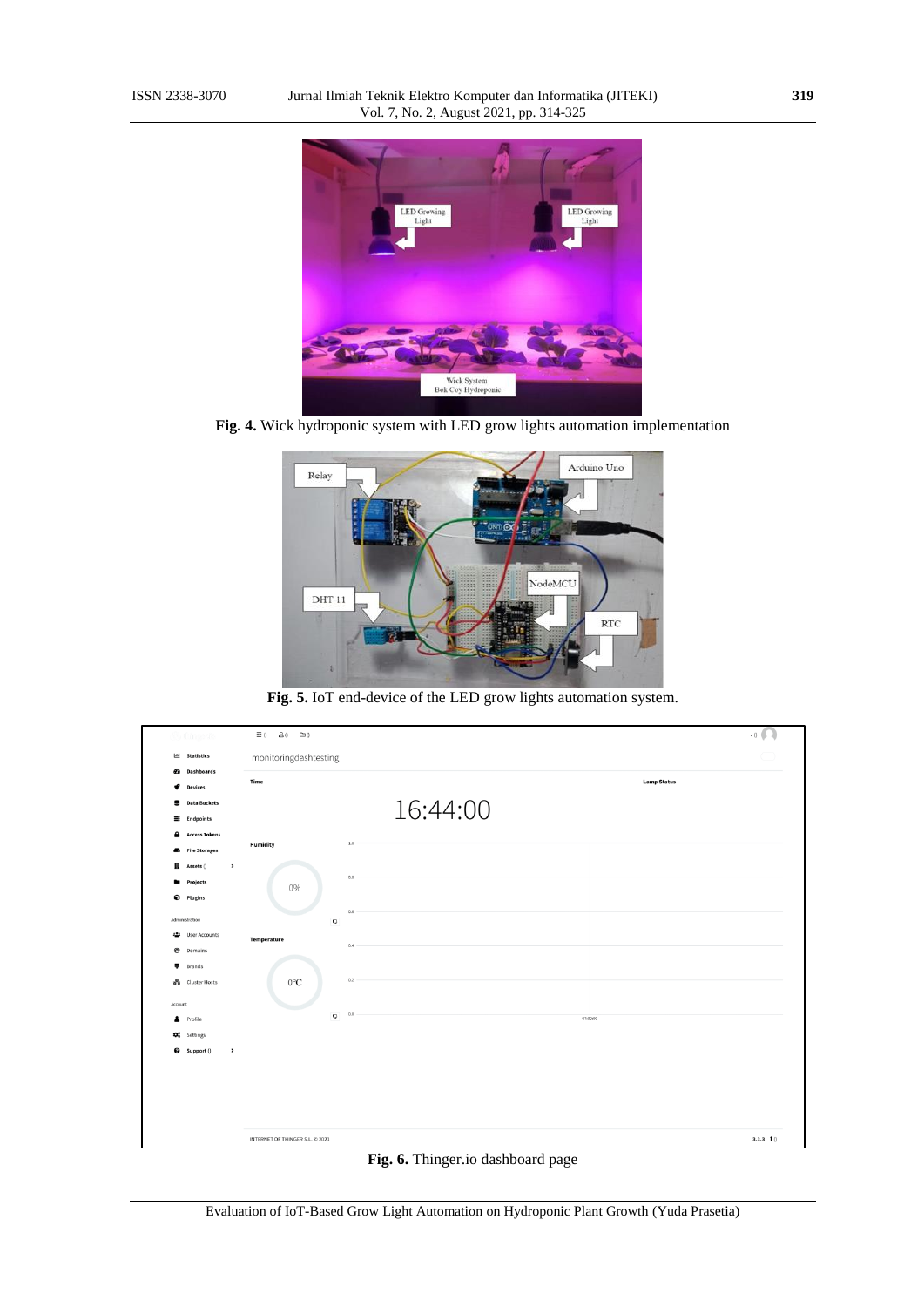<span id="page-6-0"></span>

|                            | $\equiv$ 0         | $8()$ $\square$ 0<br>$\bullet$ () $\blacksquare$ |
|----------------------------|--------------------|--------------------------------------------------|
| <b>Statistics</b><br>ш     | <b>Bucket Data</b> |                                                  |
| <b>Dashboards</b><br>Ø     |                    |                                                  |
| <b>Devices</b><br>ℯ        |                    |                                                  |
| <b>Data Buckets</b><br>을   |                    |                                                  |
| <b>Endpoints</b><br>≡      |                    |                                                  |
| <b>Access Tokens</b><br>≏  |                    |                                                  |
| <b>File Storages</b><br>÷  |                    |                                                  |
| Ш<br>Assets ()             | $\,$               |                                                  |
| <b>Projects</b><br>٠       |                    |                                                  |
| <b>Q</b> Plugins           |                    |                                                  |
| Administration             |                    |                                                  |
| <b>User Accounts</b><br>-2 |                    |                                                  |
| @<br>Domains               |                    |                                                  |
| ÷<br>Brands                |                    |                                                  |
| 몲<br><b>Cluster Hosts</b>  | c                  | Viewing 0 to 99 items ><br>Refresh               |

**Fig. 7.** Thinger.io database page

There are 4 pages on the thinger.io as the interface of the wick automation system grow lights. The first page shows the home page containing the location of the sensor as well as the number of many devices and databases used. The second page, as shown in the top image, shows data information from the temperature, humidity, and lamp status. The third page, as shown in the bottom image, contains data obtained by sensors stored in the database. The last page contains the history of the data have been downloaded and as a place to download the data stored on the database.

#### **4.2. Test Results**

*Bok choy* hydroponic wick system is planted for 30 days after the nursery period. The nutrients from the hydroponics are a mixture of AB mix nutrients and water with a ratio of 1000ml of water: 5ml A: 5ml B. Comparison of hydroponic growth is carried out between hydroponics with an LED grow light automation system with hydroponics with natural sun light based on measurements of plant height, number of leaves and weight fresh plant. The following is a graph of the average value of *bok choy* hydroponic growth for 30 days.

In this study, the obstacles faced were software bugs and errors during 30 days of hydroponic growth data collection. The bug that is often found is when the status of the lights does not match the specified time provisions, thus affecting the data that is entered into the database. To work around this problem, the incorrect data is corrected manually. This error does not cause a delay in the data collection period.

The *bok* plot chart in [Fig. 8](#page-7-0) describes the comparison of fresh weight of hydroponic *bok choy* plants between LED grow lights and sunlight on the 30<sup>th</sup> day. Hydroponics using LED grow lights produces a weight of 22 - 26 g with an average of 23.6 g. This value is higher than hydroponics using sunlight which produces a weight of 18 - 23 g with an average of 20.2 g.

The *bok* plot chart in [Fig. 9](#page-7-1) shows the comparison of the number of leaves from hydroponic *bok choy* between LED grow lights and sunlight recorded every 10 days for 30 days. On the  $10<sup>th</sup>$  day, hydroponics with LED grow lights produces 6-7 leaves and hydroponics with sunlight produced 5-7 leaves. On the  $20<sup>th</sup>$  day, hydroponics with LED grow lights produced 8-10 leaves and hydroponics with solar lights produced 7-8 leaves. On the 30<sup>th</sup> day, hydroponics using LED grow lights produced 10 - 13 leaves with an average of 11.2 leaves. This yield is higher than hydroponics with sunlight which produces 8 - 11 leaves with an average of 9.3 leaves.

The *bok* plot chart i[n Fig. 10](#page-7-2) shows a comparison of the plant height from hydroponics *bok choy* between LED growing light and sunlight recorded every 10 days for 30 days. On day  $10<sup>th</sup>$ , hydroponics using LED growing lights produces a plant height of  $7 - 8$  cm and hydroponics using sun lights produces  $7 - 8$  cm. Day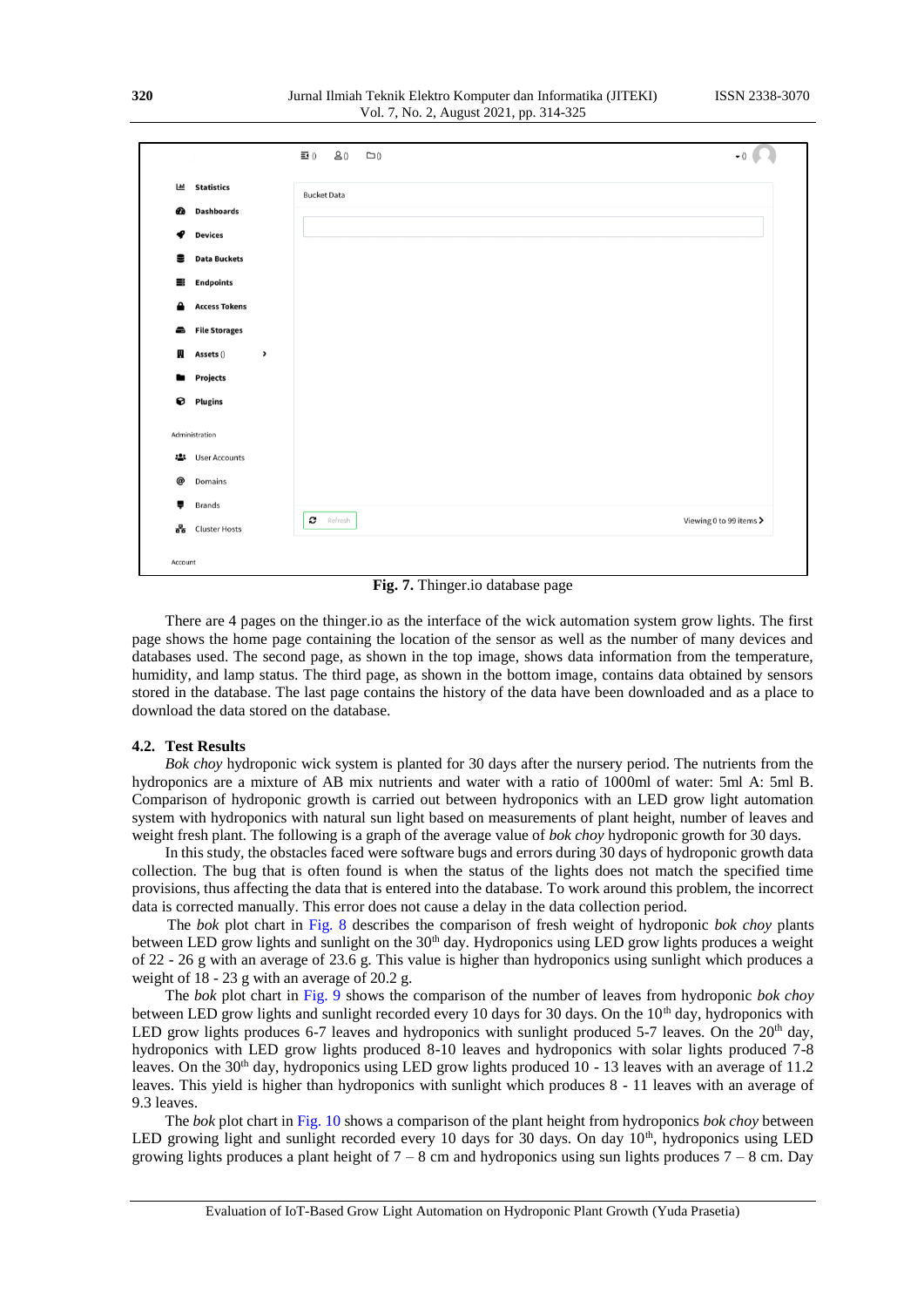<span id="page-7-0"></span> $20<sup>th</sup>$ , hydroponics using LED growing lights produces a plant height of  $13 - 16$  cm and hydroponics using sun lights produces  $12 - 16$  cm. Day  $30<sup>th</sup>$ , hydroponics using LED growing lights produces a plant height of  $16 -$ 20 cm with an average of 23.6 cm. This value is higher than hydroponics using sunlight which produces a plant height of  $15 - 19$  cm with an average of 20.2 cm.



**Fig. 8.** Fresh weight comparison of LED grow light and sunlight

<span id="page-7-1"></span>

<span id="page-7-2"></span>**Fig. 9.** Number of leaves comparison of LED grow light and sunlight



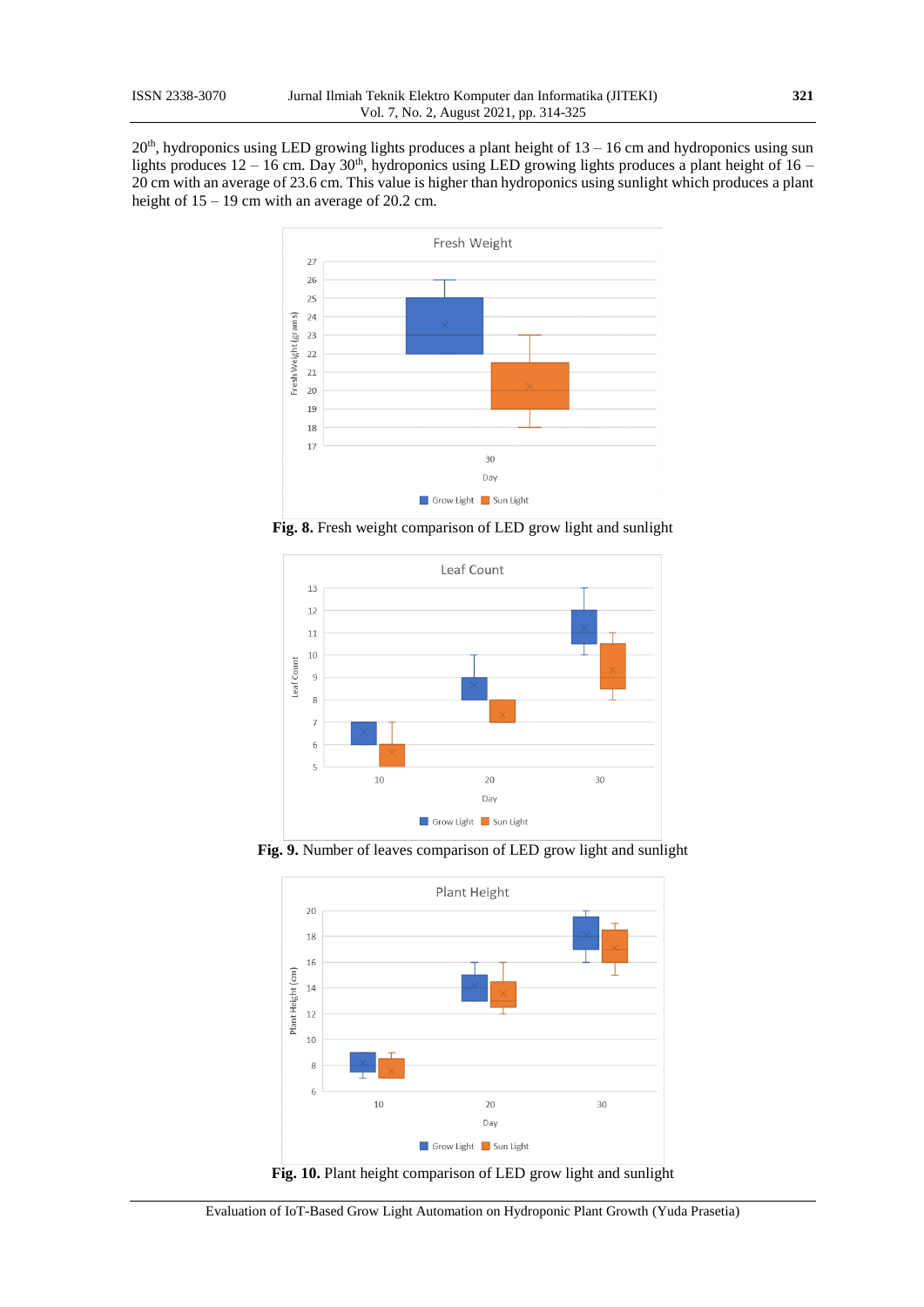The results of each method are furtherly discussed statistically. From each measurement, grow light always provides higher results but it is not certain if they are significantly higher. Whether or not they are significantly higher is tested and discussed with a t-test. First, to discuss the results, the growth rate of the number of leaves and plant height are calculated. The growth rate is calculated based on the curve slope equation as follow

$$
m = \frac{y_2 - y_1}{x_2 - x_1} \tag{1}
$$

where m is the growth rate,  $y_2$  is the next n<sup>th</sup> 10-day value,  $y_1$  is the current n<sup>th</sup> 10-day value,  $x_2$  is next n<sup>th</sup> 10day,  $x_1$  is current n<sup>th</sup> 10 days.

Then after the growth rate values are gathered, the PDF of fresh weight, leaf growth rate, and height growth rate based on their normal distribution are calculated and displayed. The equation is as follow

$$
f(x) = \frac{1}{\sigma\sqrt{2\pi}}e^{-\frac{1}{2}\left(\frac{x-\mu}{\sigma}\right)^2}
$$
 (2)

where  $f(x)$  is the PDF,  $\mu$  is the mean, and  $\sigma$  is the standard deviation.

The results of each PDF can be seen i[n Fig. 11.](#page-8-0) From the figure, the difference in the distribution of each measurement can be seen. However, to calculate if the difference is significant, the t-test is used.

<span id="page-8-0"></span>

**Fig. 11.** PDF of fresh weight (left), leaf growth rate (center), and plant height growth rate (right)

T-test uses the t-stat value and is calculated using the equation as follow

$$
t = \frac{\bar{x}_1 - \bar{x}_2}{s\sqrt{\frac{1}{n_1} - \frac{1}{n_2}}} \tag{3}
$$

where t is the t-stat,  $\bar{x}_1$  is the first distribution mean,  $\bar{x}_2$  is the second distribution mean, s is the standard error,  $n_1$  is the number of observations of the first distribution, and  $n_2$  is the number of observations of the second distribution.

[Table 2](#page-8-1) contains the results of the t-test calculation. From the table, the t-stat value is obtained from (3), the t-critical value is obtained from the t-distribution table based on the degree of freedom (DoF) value and the α value. The null hypothesis, or H<sub>0</sub>, is where condition  $μ1 - μ2 = 0$  is met, which means there is no significant difference between the two distributions being compared. If H<sub>0</sub> is rejected, it means  $\mu$ 1 -  $\mu$ 2  $\neq$  0 which means that the two distributions being compared have significant differences.  $H_0$  is rejected if t-stat is greater than t critical value or is less than -t critical value. If the inequality is not met, then  $H_0$  is not rejected

**Table 2.** T-Test Results of Fresh Weight, Leaf Growth Rate, and Height Growth Rate

<span id="page-8-1"></span>

| No. | <b>Metric</b>      | T-stat | <b>T</b> critical value | H0           | <b>Difference</b> |
|-----|--------------------|--------|-------------------------|--------------|-------------------|
|     | Fresh weight       | 4.202  | 2.145                   | Rejected     | Significant       |
|     | Leaf growth rate   | 2.699  | 2.037                   | Rejected     | Significant       |
|     | Height growth rate | 0.659  | 2.007                   | Not rejected | Not significant   |

Based on the table, for fresh weight, the t-stat is greater than the t-critical value, meaning that  $H_0$  is rejected, the conclusion is that the comparison of the two data on fresh weight has a significant difference. For leaf growth rate, the t-stat value is greater than the t-critical value, so  $H_0$  is also rejected. The conclusion is that the two data on leaf growth rates have significant differences. Finally, for the height growth rate, the t-stat value is smaller than the t critical value, so it means that  $H_0$  is not rejected. The conclusion is that the two height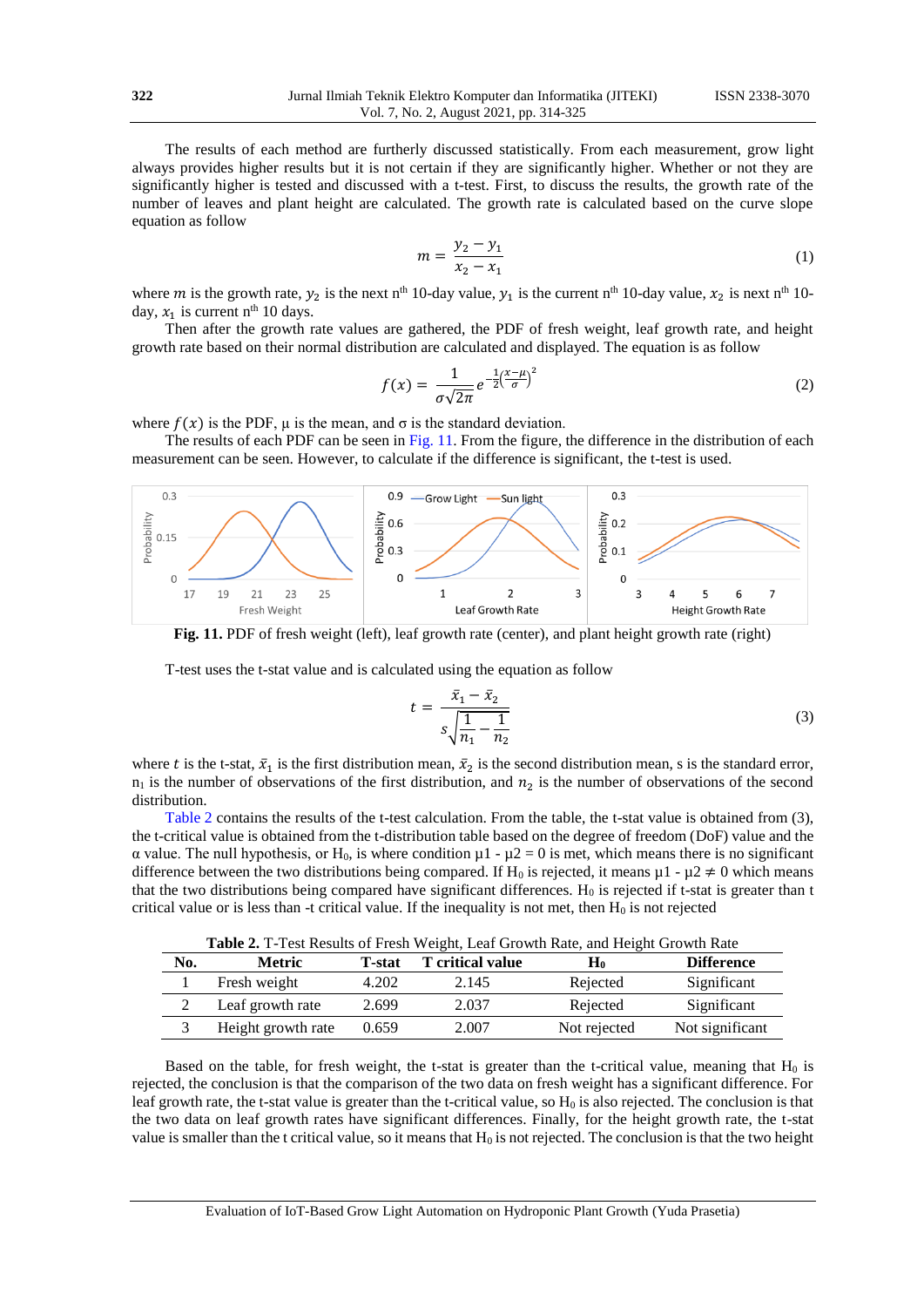growth rate data do not have a significant difference. Because there is no difference, it means that the value of the grow light height growth is higher than the sunlight is because it is explainable by chance only.

#### **4.3. Discussion**

This study discusses the effect of grow light on hydroponic growth, as has been discussed in research [\[8\].](#page-9-2) The difference of this research compared to related research and the contribution is that this research applies automation to grow lights utilizing an IoT-based system. Such a system can facilitate the work of hydroponic farmers. The IoT system built consists of a microcontroller and Wi-Fi communication using devices such as Arduino and NodeMCU, the same as those applied in referenc[e \[32\].](#page-10-4) The difference of this research compared to related research and the contribution is a performance comparison between IoT systems which is not discussed in the other paper. Hydroponics that utilizes IoT-based grow lights have been discussed in a paper [\[13\]](#page-9-3) which also discusses the performance of LED lights in hydroponic growth.

The difference of this research compared to related research and the contribution is the detail in automation of LED grow lights using RTC modules and relays while also discussing the significance of LED light performance in hydroponic growth. Tests using a probability density function (PDF) will give results about the distribution of the measurements and use the t-test as a significant test of the data obtained.

#### **5. CONCLUSION**

A *bok choy* hydroponic system that implements LED grow lights automation with IoT architecture has been successfully implemented. The results of the comparison test show that the LED grow lights are superior in terms of fresh weight, the number of leaves, and plant height, respectively with an average value of 23.6 grams, 11.2 leaves, and 18.1 cm on the  $30<sup>th</sup>$  day, compared to sunlight, respectively with an average value of 20.2 grams, 9.3 leaves, and 17.1 cm on the 30<sup>th</sup> day. Through the t-test, it can be calculated that the fresh weight and leaf growth rate of LED grow lights are significantly higher than that of sunlight, while the growth rate of LED grow light trees is not significant compared to sunlight.

#### **REFERENCES**

- <span id="page-9-0"></span>[1] M. Sabzian, A. Rahimikhoob, M. Mashal, S. Aliniaeifard, and T. Dehghani, "Comparison of water productivity and crop performance in hydroponic and soil cultivation using AquaCrop software\* A case study of lettuce cultivation in Pakdasht, Iran," *Irrig. Drain.*, 2021. <https://doi.org/10.1002/ird.2600>
- <span id="page-9-1"></span>[2] Triastinurmiatiningsih, P. Harsani, A. Qur'ania, and R. F. Hermawan, "Effects of deficiency nitrogen phosphorus potassium calcium in okra (Abelmoschus esculentus L. moench) through hydroponics," *Int. J. Recent Technol. Eng.*, vol. 8, no. 3, pp. 4393–4396, 2019[. https://doi.org/10.35940/ijrte.C5525.098319](https://doi.org/10.35940/ijrte.C5525.098319)
- [3] P. Srivani, C. Yamuna Devi, and H. Manjula, "A Controlled Environment Agriculture with Hydroponics: Variants, Parameters, Methodologies and Challenges for Smart Farming," *2019 15th Int. Conf. Inf. Process. Internet Things, ICINPRO 2019 - Proc.*, 2019. <https://doi.org/10.1109/ICInPro47689.2019.9092043>
- [4] V. Permild, "HAVE: An interactive kitchen garden exploring the design of plant-based interfaces," Dissertation, Malmö universitet/Kultur och samhälle, 2018. <https://www.diva-portal.org/smash/record.jsf?pid=diva2:1482074>
- [5] D. Eridani, O. Wardhani, and E. D. Widianto, "Designing and implementing the arduino-based nutrition feeding automation system of a prototype scaled nutrient film technique (NFT) hydroponics using total dissolved solids (TDS) sensor," *Proc. - 2017 4th Int. Conf. Inf. Technol. Comput. Electr. Eng. ICITACEE 2017*, 2018, pp. 170–175. <https://doi.org/10.1109/ICITACEE.2017.8257697>
- <span id="page-9-2"></span>[6] J. D. W. Lako, K. L. L. Sube, C. S. G. Lumori, J. P. Yengkopiong, J. A. M. Utong, S. A. Binyason, Y. S. L. Ngerja, M. K. Moilinga, T. F. Lado and A. H. Kheiralla, "Diversity and distribution of medicinal plants in the republic of South Sudan," *World J. Adv. Res. Rev.*, vol. 07, no. 01, pp. 018-031, 2020. <https://doi.org/10.30574/wjarr.2020.7.1.0165>
- [7] M. Vidović, F. Morina, S. Milić, B. Zechmann, A. Albert, J. B. Winkler, and S. V. Jovanović, "Ultraviolet-B component of sunlight stimulates photosynthesis and flavonoid accumulation in variegated Plectranthus coleoides leaves depending on background light," *Plant, Cell Environ.*, vol. 38, no. 5, pp. 968–979, 2015. <https://doi.org/10.1111/pce.12471>
- [8] E. G. Kulikova, S. Y. Efremova, N. Politaeva, and Y. Smyatskaya, "Efficiency of an alternative LED-based grow light system," *IOP Conf. Ser. Earth Environ. Sci.*, vol. 288, no. 1, pp. 0–5, 2019. [https://doi.org/10.1088/1755-](https://doi.org/10.1088/1755-1315/288/1/012064) [1315/288/1/012064](https://doi.org/10.1088/1755-1315/288/1/012064)
- [9] A. A. Kori, K. N. Veena, P. I. Basarkod, and R. Harsha, "Hydroponics system based on IoT," *Ann. Rom. Soc. Cell Biol.*, vol. 25, no. 4, pp. 9683–9688, 2021. [https://www.annalsofrscb.ro/index.php/journal/article/view/3712](https://doi.org/10.48175/IJARSCT-960)
- [10] R. Anjini, J. Jenifer, and M. A. M. C. Blessy, "IoT Based Automated Hydroponics Greenhouse Monitoring," *Int. J. Adv. Res. Sci. Commun. Technol.*, vol. 4, no. 2, pp. 671–681, 2021. <https://doi.org/10.48175/IJARSCT-960>
- <span id="page-9-3"></span>[11] L. Kamala K., S. A. Alex, and A. Kanavalli, "Survey on Various Techniques That Is Involved in Monitoring Hydroponic Plants," *SSRN Electron. J.*, 2021. <https://doi.org/10.2139/ssrn.3861431>
- [12] M. S. Gour, V. Reddy, Vamsi M., Sridhar N., Vishuvardhan and V. T. Ram, "IoT based Farming Techniques in Indoor Environment: A Brief Survey," *2020 5th International Conference on Communication and Electronics Systems (ICCES)*, 2020, pp. 790-795. <https://ieeexplore.ieee.org/abstract/document/9137950>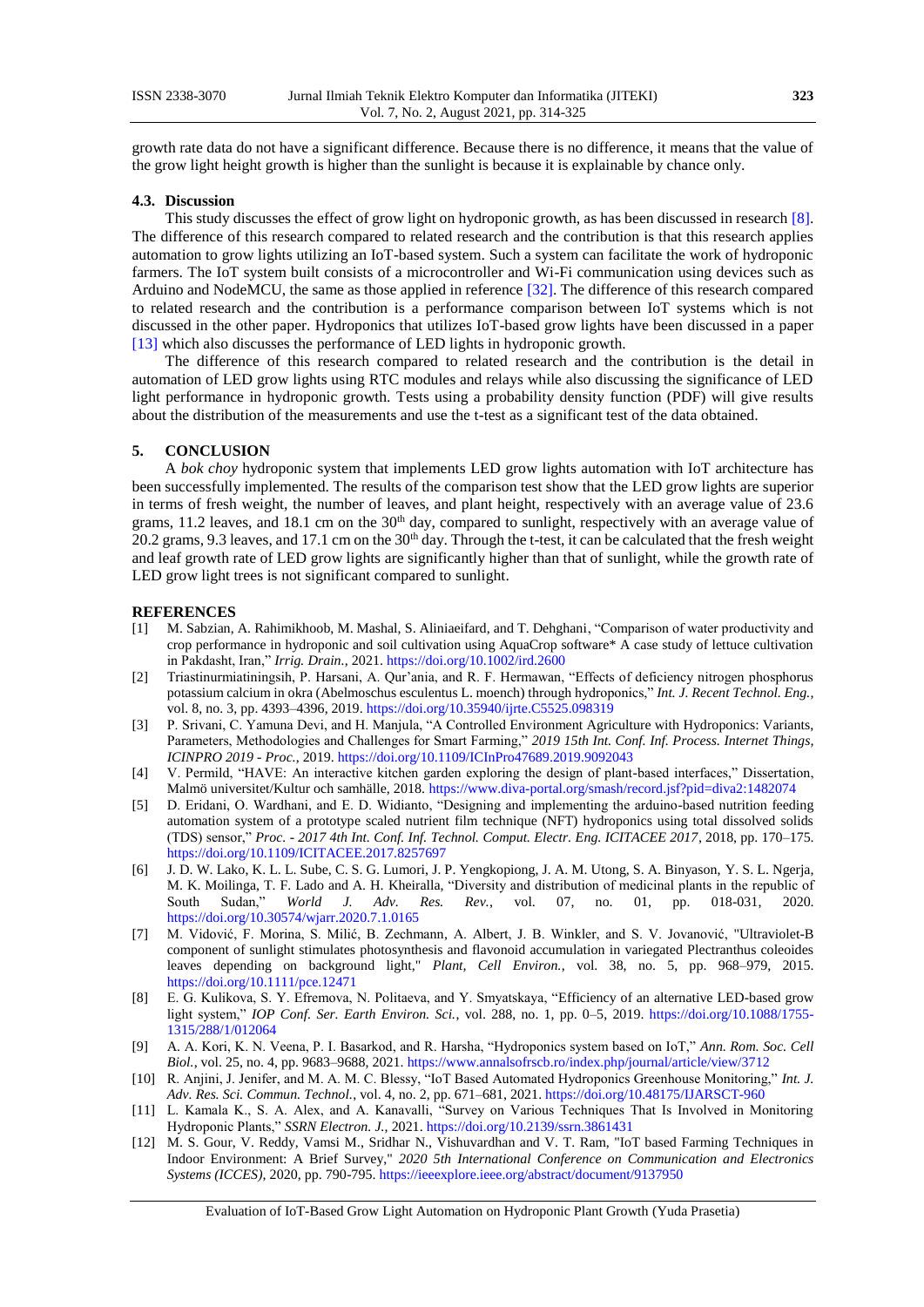- [13] T. Namgyel et al., "IoT based hydroponic system with supplementary LED light for smart home farming of lettuce," *ECTI-CON 2018 - 15th Int. Conf. Electr. Eng. Comput. Telecommun. Inf. Technol.*, 2018, pp. 221–224. <https://doi.org/10.1109/ECTICon.2018.8619983>
- [14] D. Wu, X. Xie, X. Ni, B. Fu, H. Deng, H. Zeng, and Z. Qin, "Software-Defined Edge Computing: A New Architecture Paradigm to Support IoT Data Analysis," *arXiv preprint*, arXiv: 2104.11645, 2021. <https://arxiv.org/abs/2104.11645>
- [15] P. Defourny *et al.*, "Near real-time agriculture monitoring at national scale at parcel resolution: Performance assessment of the Sen2-Agri automated system in various cropping systems around the world," *Remote Sens. Environ.*, vol. 221, pp. 551–568, 2019. <https://doi.org/10.1016/j.rse.2018.11.007>
- <span id="page-10-1"></span>[16] M. F. Ali, P. Thakur, P. Mendiratta, and N. Gupta, "IoT-based solar hydroponics farming," *Proc. 2019 6th Int. Conf. Comput. Sustain. Glob. Dev. INDIACom 2019*, pp. 927–931, 2019. <https://ieeexplore.ieee.org/abstract/document/8991183>
- [17] A. R. Yanes, P. Martinez, and R. Ahmad, "Towards automated aquaponics: A review on monitoring, IoT, and smart systems," *J. Clean. Prod.*, vol. 263, p. 121571, 2020. <https://doi.org/10.1016/j.jclepro.2020.121571>
- [18] N. Bakhtar, V. Chhabria, I. Chougle, H. Vidhrani, and R. Hande, "IoT based hydroponic farm," *Proc. Int. Conf. Smart Syst. Inven. Technol. (ICSSIT),* 2018, pp. 205–209. <https://doi.org/10.1109/ICSSIT.2018.8748447>
- [19] M. Z. Esa, M. S. A. Bakar, Pg E. Pg Abas, L. De Silva, and F. Metali, "IoTs Hydroponics System: Effect of light condition towards plant growth," *The 1st International Conference on Computer Science and Engineering Technology (ICCSET)*, 2018, pp. 342–349. <https://doi.org/10.4108/eai.24-10-2018.2280609>
- [20] K. Ngadimon, S. M. Basharie, K. Othman, and T. Raman, "Lighting and Air Temperature Monitoring and Control of Hydroponic System using Internet of Things (IoT)," *Multidiscip. Appl. Res. Innov.*, vol. 2, no. 1, pp. 266–276, 2021. <https://publisher.uthm.edu.my/periodicals/index.php/mari/article/view/382>
- <span id="page-10-2"></span>[21] Deepika, Ankit, S. Sagar, and A. Singh, "Dark-Induced Hormonal Regulation of Plant Growth and Development," *Front. Plant Sci.*, vol. 11, no. 581666, pp. 1–10, 2020. <https://doi.org/10.3389/fpls.2020.581666>
- [22] T. Schumann, S. Paul, M. Melzer, P. Dörmann, and P. Jahns, "Plant growth under natural light conditions provides highly flexible short-term acclimation properties toward high light stress," *Front. Plant Sci.*, vol. 8, no. 681, pp. 1– 18, 2017. <https://doi.org/10.3389/fpls.2017.00681>
- [23] T. D. Drezner, "The importance of microenvironment: Opuntia plant growth, form and the response to sunlight," *J. Arid Environ.*, vol. 178, p. 104144, 2020. <https://doi.org/10.1016/j.jaridenv.2020.104144>
- [24] A. A. Angga Dwipa, I. G. P. W. Wedashwara W, and A. Zubaidi, "Rancang Bangun Sistem Conditioining Udara Berbasis IoT pada Studi Kasus Tanaman Selada Hidroponik," *J. Comput. Sci. Informatics Eng.*, vol. 4, no. 1, pp. 16– 25, 2020. <https://doi.org/10.29303/jcosine.v4i1.297>
- [25] S. A. Karimah, A. Rakhmatsyah, and N. A. Suwastika, "Smart pot implementation using fuzzy logic," *J. Phys. Conf. Ser.*, vol. 1192, no. 1, 2019. <https://doi.org/10.1088/1742-6596/1192/1/012058>
- <span id="page-10-3"></span>[26] P. E. Kresnha, N. Latifhah, and A. Wicahyani, "Automasi Hidroponik Indoor Sistem Wick dengan Pengaturan Penyinaran Menggunakan Growing Lights dan Pemberitahuan Nutrisi Berbasis SMS Gateway," *Semin. Nas. Teknol.*, pp. 1–8, 2019. <https://jurnal.umj.ac.id/index.php/semnastek/article/view/5229>
- [27] V. Palande, A. Zaheer, and K. George, "Fully Automated Hydroponic System for Indoor Plant Growth," *Procedia Comput. Sci.*, vol. 129, pp. 482–488, 2018. <https://doi.org/10.1016/j.procs.2018.03.028>
- [28] R. Lakshmanan, M. Djama, S. K. Selvaperumal, and R. Abdulla, "Automated smart hydroponics system using internet of things," *Int. J. Electr. Comput. Eng.*, vol. 10, no. 6, pp. 6389–6398, 2020. <https://doi.org/10.11591/ijece.v10i6.pp6389-6398>
- [29] H. S. Chua, L. S. Wei, S. Paramasivam, T. T. Goh, and G. C. Chen, "Effect of artificial night lighting on the growth of loose head lettuce in hydroponic system," *Sains Malaysiana*, vol. 49, no. 12, pp. 2891–2900, 2020. <https://doi.org/10.17576/jsm-2020-4912-02>
- [30] W. S. Aung and S. A. N. Oo, "Monitoring and Controlling Device for Smart Greenhouse by using Thinger.io IoT<br>Server," *Int. J. Trend Sci. Res. Dev.*, vol. 3, no. 4, pp. 1651–1656, 2019. Server," *Int. J. Trend Sci. Res. Dev.*, vol. 3, no. 4, pp. 1651–1656, 2019. <https://www.ijtsrd.com/papers/ijtsrd25212.pdf>
- <span id="page-10-4"></span>[31] M. R. Kulkarni, N. N. Yadav, S. A. Kore-Mali, and S. R. Prasad, "Greenhouse automation using IoT," *International Journal of Scientific Development and Research (IJSDR)*, vol. 5, no. 4, pp. 239–242, 2020. <https://www.ijsdr.org/papers/IJSDR2004041.pdf>
- [32] P. Sihombing, N. A. Karina, J. T. Tarigan, and M. I. Syarif, "Automated hydroponics nutrition plants systems using arduino uno microcontroller based on android," *J. Phys. Conf. Ser.*, vol. 978, no. 1, 2018. <https://doi.org/10.1088/1742-6596/978/1/012014>

#### <span id="page-10-0"></span>**BIOGRAPHY OF AUTHORS**



**Yuda Prasetia** was born on December 16, 1998, in Bengkulu (Sumatra, Indonesia). He is a student at Telkom University majoring in Informatics. The final project he chose to get a bachelor's degree is about the Internet of Things, specifically in the field of smart hydroponics. To do so, he joined the Cyber-Physical Systems Research Group. The 2nd Sustainable Development Goals (SDG) regarding food security became his concern in completing this final project. Email: [yudaaapras@student.telkomuniversity.ac.id](mailto:yudaaapras@student.telkomuniversity.ac.id)